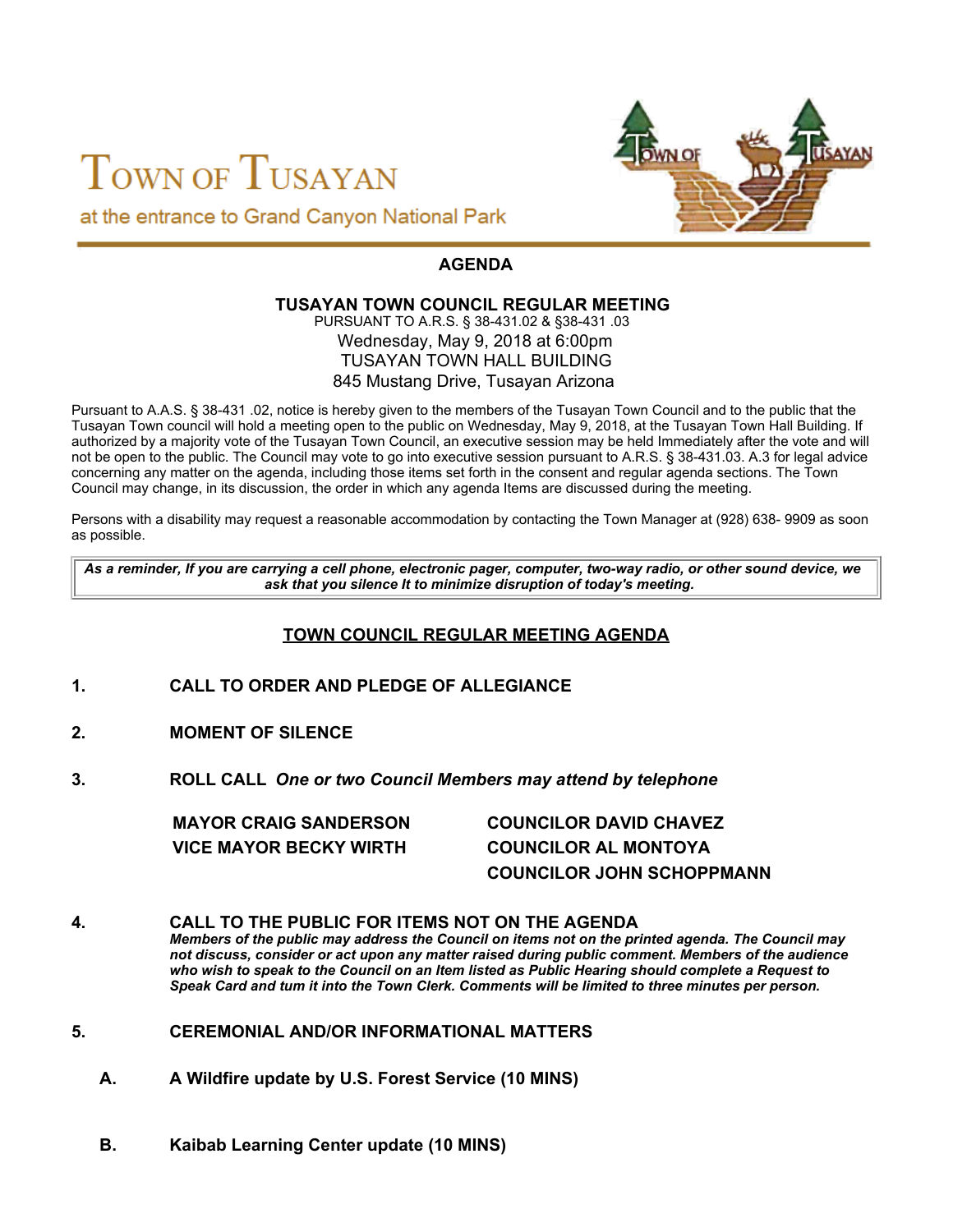#### **6. CONSENT AGENDA**

*Items on the consent agenda are routine in nature and will be acted on with one motion and one vote. Members of the council or staff may ask the mayor to remove any item from the consent agenda to be discussed and acted upon separately.*

- **A. Accounts of Payable Billings**
- **B. Minutes of The Town Council Meeting On April 11, 2018 ( Regular Meeting)**

#### **7. ACTION ITEMS**

- **A. Discussion, Possible Ratification and Authorization for Town Manager to Sign Fire Department Assistance Grant of \$6,918.83 - Fire Chief Brush (5 MINS)**
- **B. Discussion and Possible Approval of Williams Justice Court Intergovernmental Agreement by and between Coconino County, Arizona and Town of Tusayan for Court Services - TM Duthie (5 MINS)**
- **C. Discussion and Possible Approval of Chamber of Commerce Request for funding Fourth of July Event in the amount of \$17,883.32 - Laura Chastain Chamber of Commerce (10 MINS)**
- **D. Discussion and Possible Ratification of Town of Tusayan Request for Qualification for Broadband Planning, Design, and Engineering, Construction.- TM Duthie (5 MINS)**
- **E. Discussion and Possible Ratification of Town of Tusayan Request for Qualification for Ten X Residential Housing Subdivision -TC Northern (5 MINS)**
- **F. Consideration, discussion, and possible action concerning a response to a citizen complaint regarding the Town's public record maintenance and disclosure policies (the "Citizen Public Records Law Compliance Complaint.")**

**The Town Council may decide to go into executive session pursuant to A.R.S. § 38-431.03.A.3 and A.4 for legal advice from, and to consult with, the Town Attorney concerning the public record and maintenance and disclosure policies and possible Town actions in response the Citizen Public Records Law Compliance Complaint. Following the executive session and reconvening in open session, the Town Council may direct staff and the Town Attorney to take action in response to the Citizen Public Records Law Compliance Complaint.**

- **8. DISCUSSION ITEMS**
	- **A. Discussion of Alternative Expenditure Limitation (Home Rule Referendum) -TC Northern (10 MINS)**
	- **B. Discussion of Town Elections- TC Northern (10 MINS)**
	- **C. Discussion of MOU With Sanitary District TM Duthie (5 MINS)**
	- **D. Discussion of Founder's Day Event Councilor Schoppmann (5 MINS)**